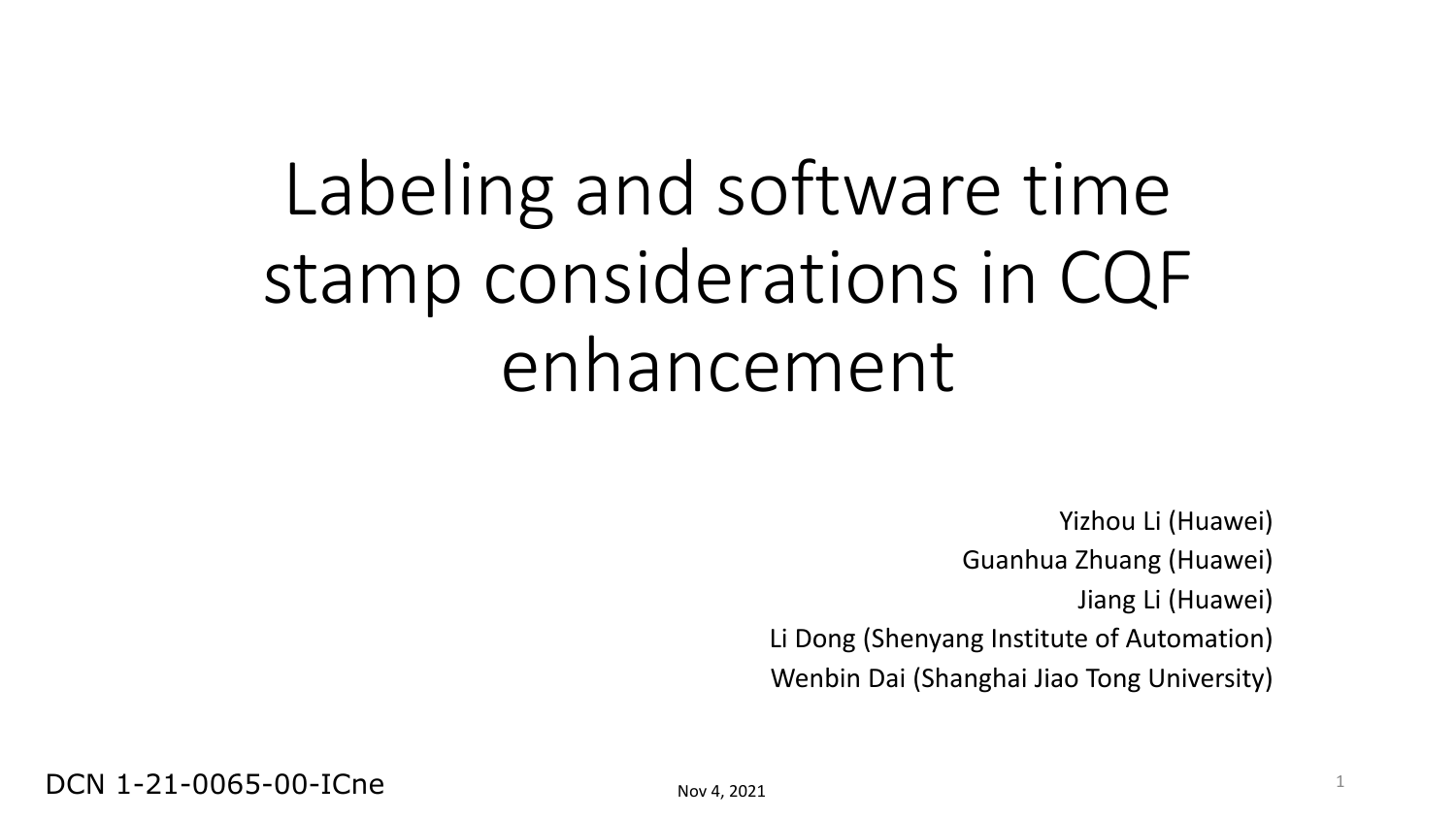#### Recap – enhancement to CQF

- There are a number of contributions around the enhancement to CQF recently
	- Multiple CQF ([802.1/dcn/21/1-21-0059-00.pdf/](https://mentor.ieee.org/802.1/dcn/21/1-21-0059-00.pdf) [802.1/dcn/21/1-21-0059-01-ICne.pdf\)](https://mentor.ieee.org/802.1/dcn/21/1-21-0059-01-ICne.pdf)
		- Use multiple instances of CQF on one port with different cycles
		- Specifies how exactly 3-buffer CQF works
		- Revised with more details like parameterization and managed objects in -01
	- Input sync for CQF [\(802.1/dcn/21/1-21-0056-00.pdf\)](https://mentor.ieee.org/802.1/dcn/21/1-21-0056-00.pdf)
		- Use Time Marker Frame and CQF Phase Offset Msg to set the starting time of the next cycle of the downstream node to offset the long propagation delay
		- Address asymmetry link delay or SyncE-only use scenarios
	- Small cycle impact ([docs2021/new-yizhou-small-cycle-impact-0914-v01.pdf](https://www.ieee802.org/1/files/public/docs2021/new-yizhou-small-cycle-impact-0914-v01.pdf))
		- When applying small cycle in CQF, internal processing variation introduces cycle ambiguity and >3 buffer requirement
		- Consider labeling to remove the cycle/buffer ambiguity
	- Pulsed queues [\(docs2021/new-finn-pulsed-queuing-0821-v03.pdf](https://www.ieee802.org/1/files/public/docs2021/new-finn-pulsed-queuing-0821-v03.pdf))
		- Use multiple bins in implementation in one priority queue
	- Non-FIFO queues ([docs2021/new-specht-non-fifo-queues-0721-v01.pdf](https://www.ieee802.org/1/files/public/docs2021/new-specht-non-fifo-queues-0721-v01.pdf)
		- Thoughts regarding syntonized CQF (issue discussions) and Paternoster (missing clean analytic proof)
	- Paternoster ([docs2019/cr-seaman-paternoster-policing-scheduling-0519-v04.pdf](https://www.ieee802.org/1/files/public/docs2019/cr-seaman-paternoster-policing-scheduling-0519-v04.pdf))
		- Per-flow shaper on talker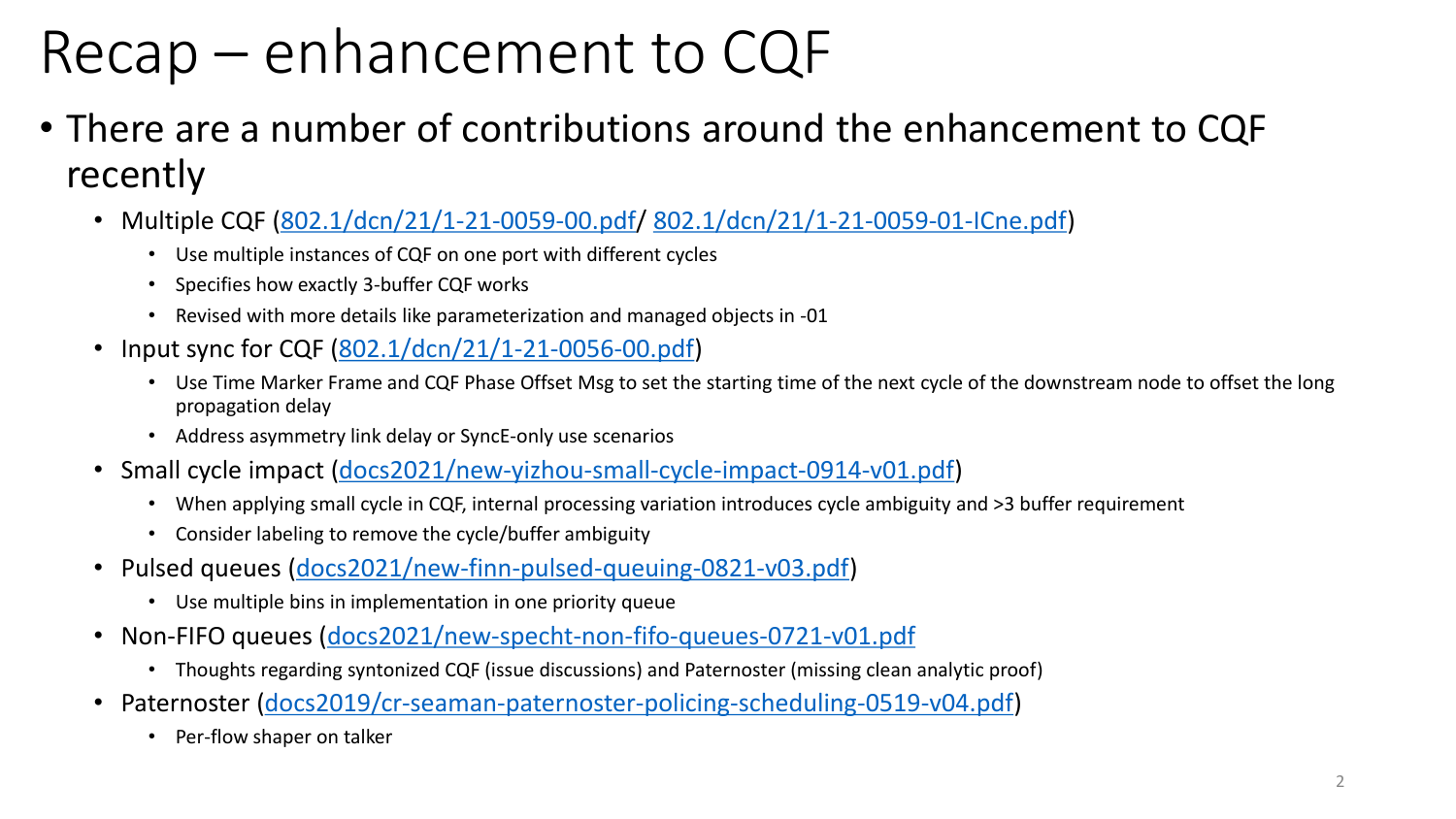#### Internal Delay Variation and Internal Labeling



- **Theoretically** 
	- link delay has no/negligible variation
	- The latency from Node A transmitter to Node B transmitter is composed of
		- Static delay: link delay
	- Dynamic delay: node processing delay + wait time
- Cycle/buffer ambiguity mainly comes from the node processing delay variation between input port and regulator at Node B (\*).
- To remove the cycle/buffer ambiguity inside a node, internal labeling can be added at the input port to distinguish the output port buffer a packet should go.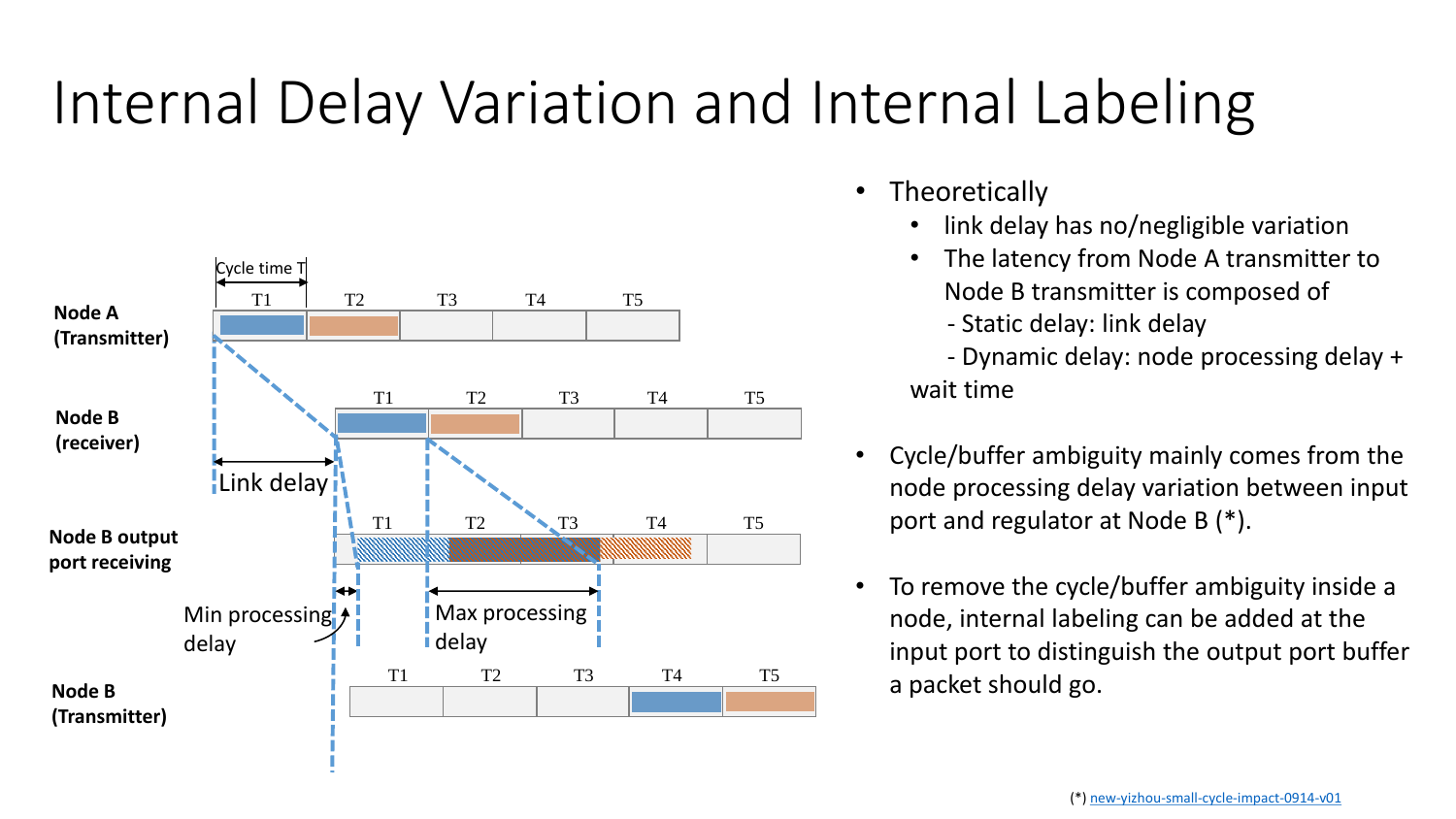#### Use internal labeling to remove the ambiguity caused by internal delay variation



- At Node B's receiver, demarcation is time based because no mixture of packets from different cycles at A can be received within the same cycle at B's input port.
- Label the packets based on such demarcation, i.e. based on the cycle time
- Internal label maps to one of the cyclic buffers at Node B's output port. (Mapping relationship is precomputed given the processing delay variation)

#### • **In context of 802.1Q:**

- Keep using IPV as internal labeling. (32-bit signed integer is sufficient for total number of buffers)
- Clarification to be added to more clearly explain why >3 buffer is required and IPV is used for time based packet demarcation to avoid cycle ambiguity inside a node.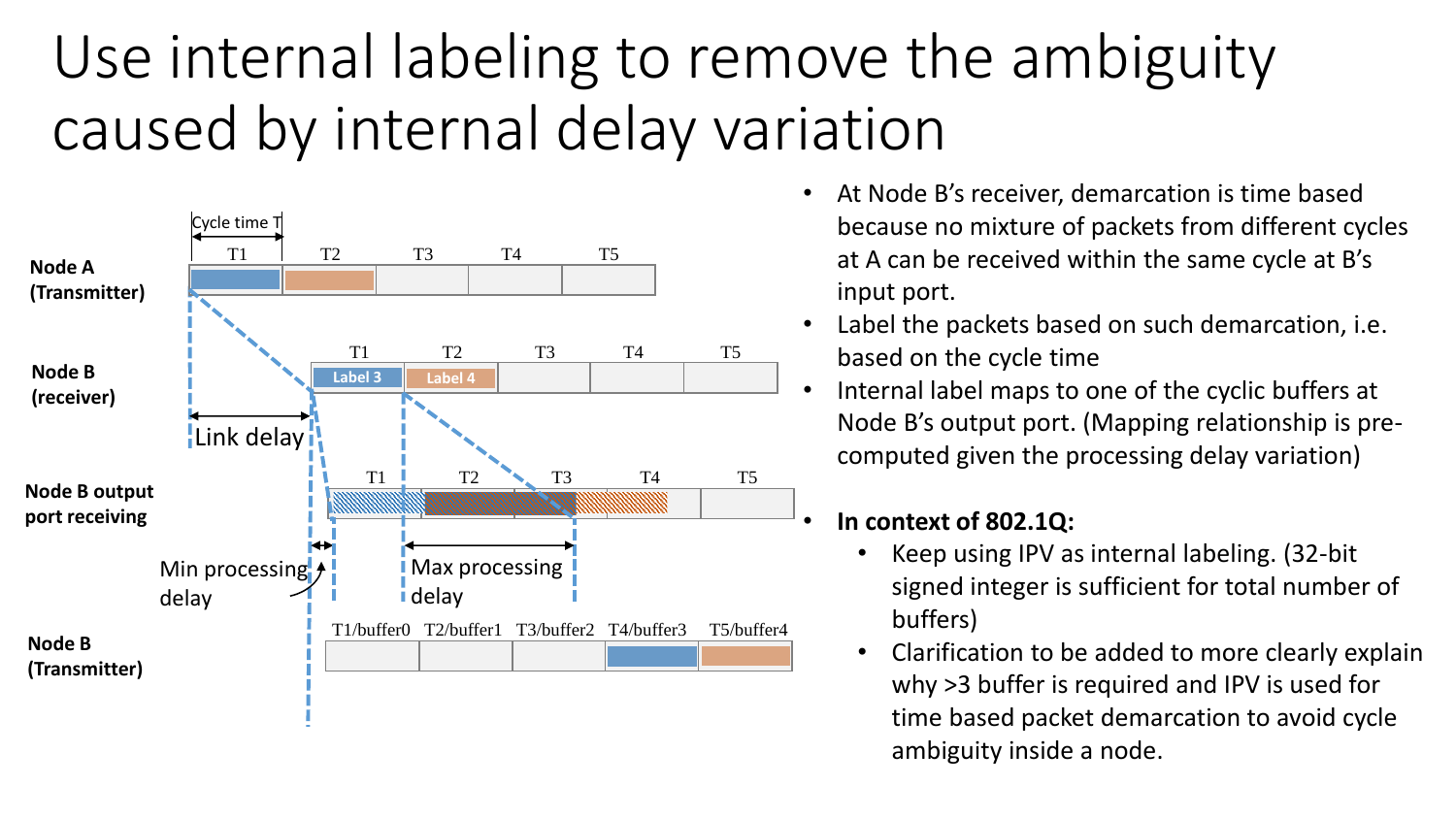### Revisit the link delay measurement impact



- A hardware timestamping based approach was proposed in 1-21-0056-00 (Input synchronization in CQF) slide 35.
- The real data packet propagation delay is always larger than the measured link delay based on hardware time stamps.
- The output variation is the time taken from gate opening indicated by GCL (gate control list) to the transmission of the first bit of the packet on the physical link.
- **Some preliminary testing**: output variation is 0~8 usec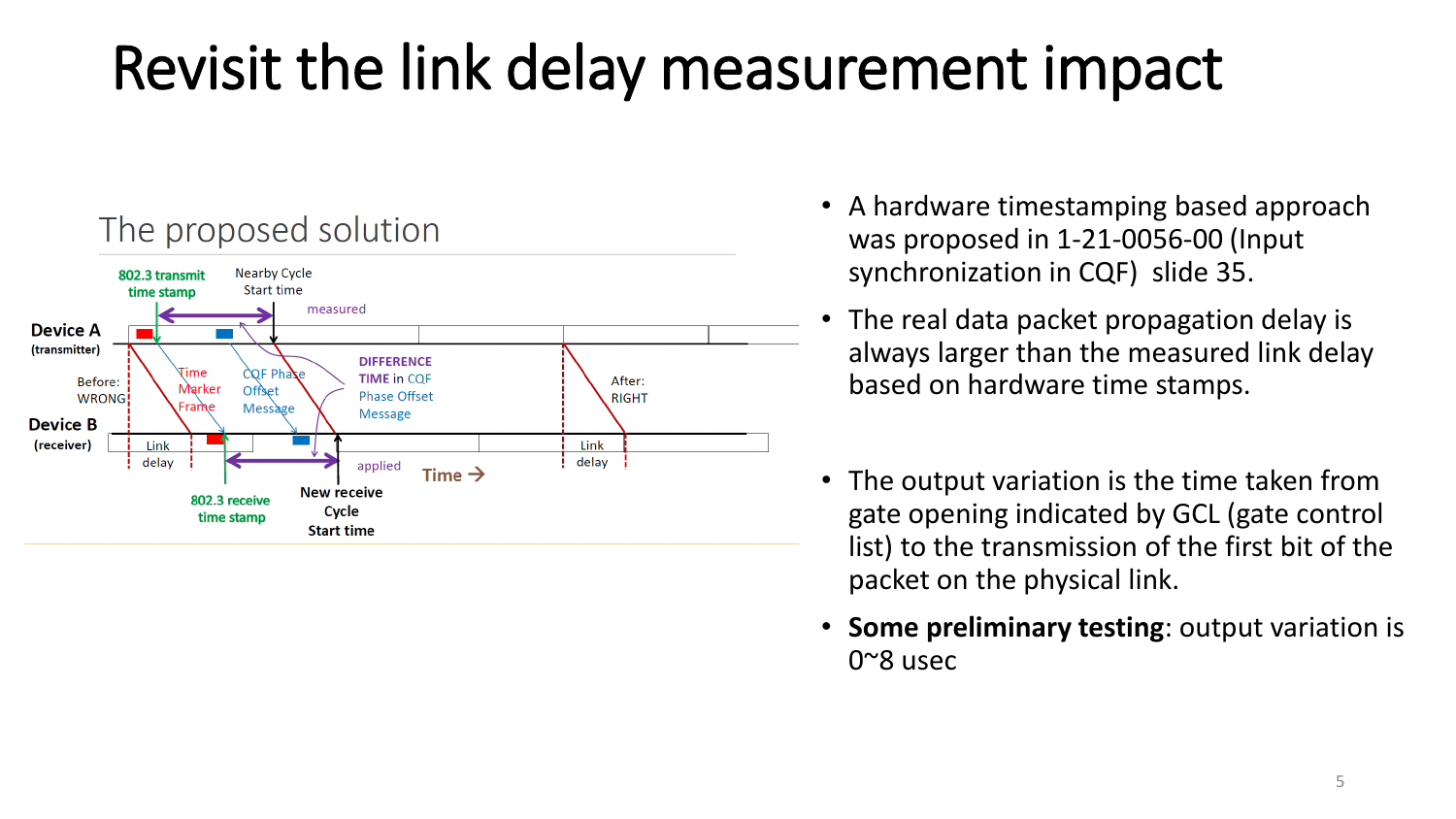#### When output variation  $\alpha$  is introduced



- Potential problems:
	- Time based demarcation of packets at Node B's receiver has ambiguity.
	- Some packets of blue cycle may be labelled with (L+1) instead of L
- Current way to solve it: increase dead time by α at the end of the cycle at Node A's transmitter.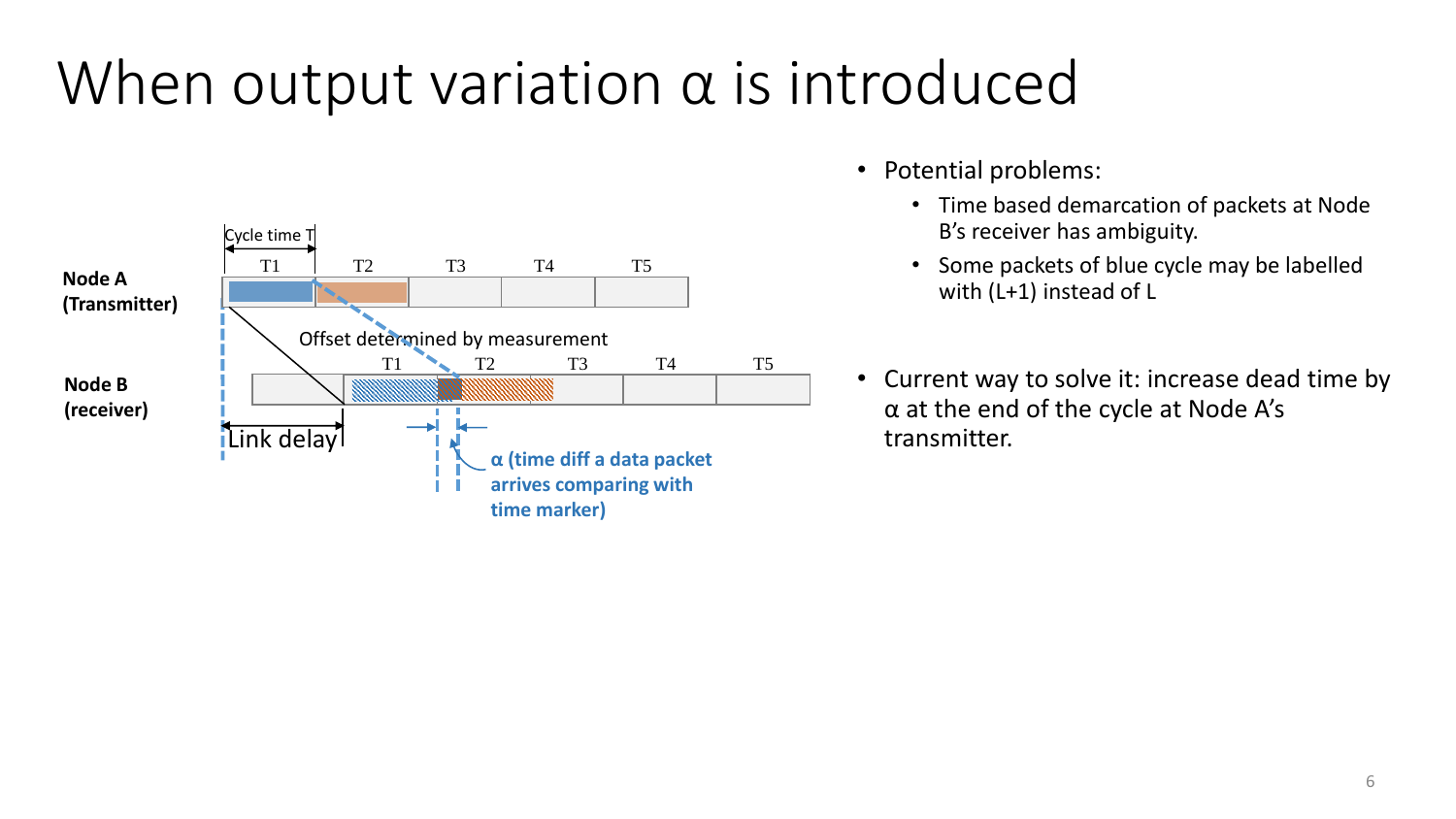#### A second thought

• Dead time can always work as a cure-all for any kinds of unknown/unexpected variations.

- The potential problems however:
	- When the cycle time is small (31.25 usec or less), ~8 usec dead time caused by output variation is not acceptable. It eats the cycle time up.
	- Dead time is better to be used as the last resort rather than a cure-all.
		- It is an accumulated value from multiple variation factors. Accurately measuring each contributing factor is not possible.
		- To play safe, each contributing factor to the dead time normally has to be over-estimated.
		- Value guessing like configuration is a burden for network admin.
		- The empirical values have to be provided usually. What are the values?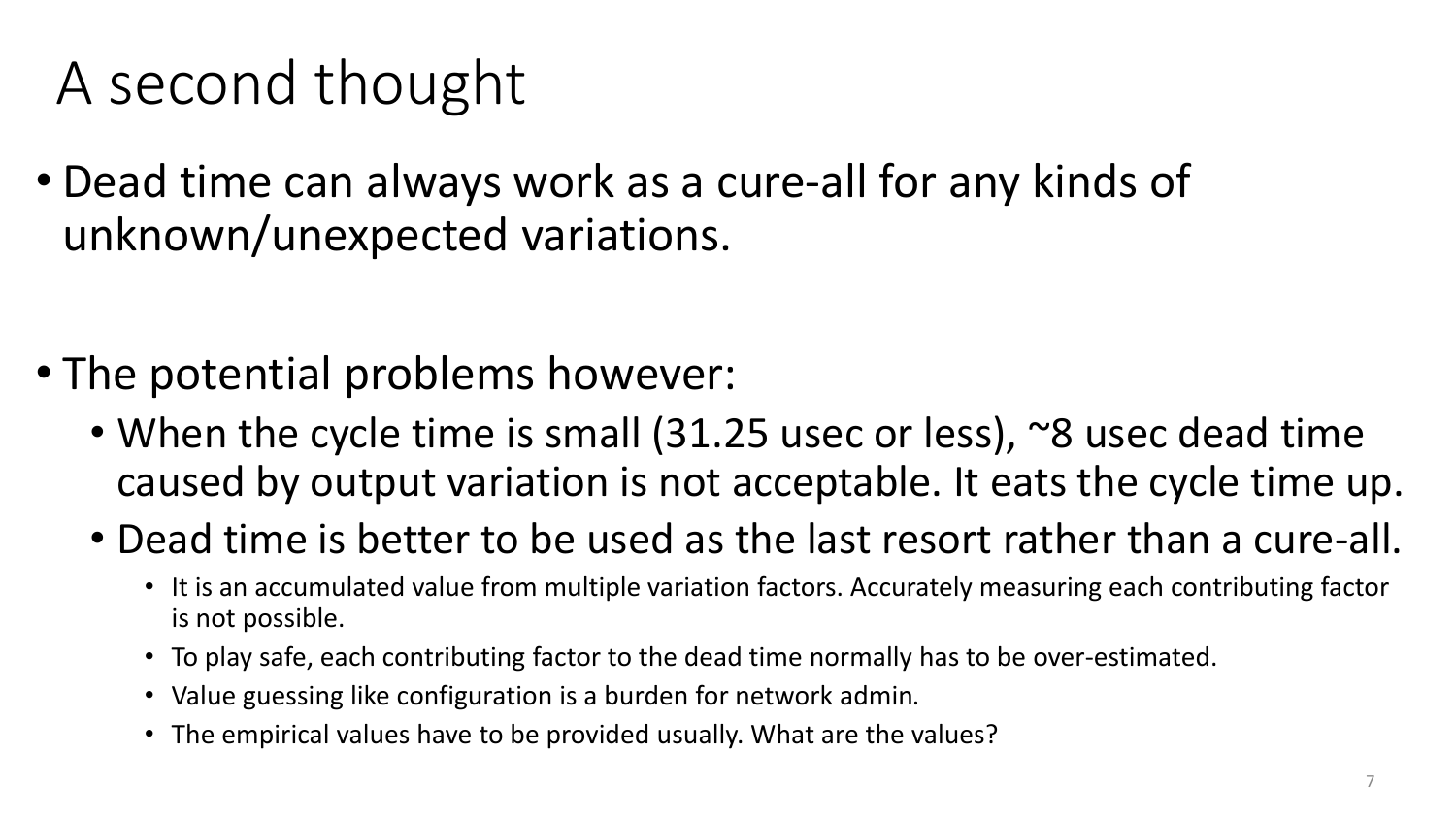### Another way: use external labeling to remove the ambiguity introduced by external variation



- At Node A's transmitter
	- Packets are labelled so that demarcation of packets are fixed
- At Node B's receiver, label in maps to one of the cyclic buffers at Node B's transmitter with a label out. (Mapping relationship is pre-computed)
	- In implementation, IPV can be used internally to indicate the cycle demarcation/buffer and then further binds to a label\_out

| Label_in       | Label_out   IPV |   |
|----------------|-----------------|---|
|                | $\mathbf{R}$    | 6 |
| 2              | $\blacksquare$  |   |
| $\overline{3}$ |                 |   |
|                |                 |   |

The only change to measurement message is that TMF (time marker frame) need carry label.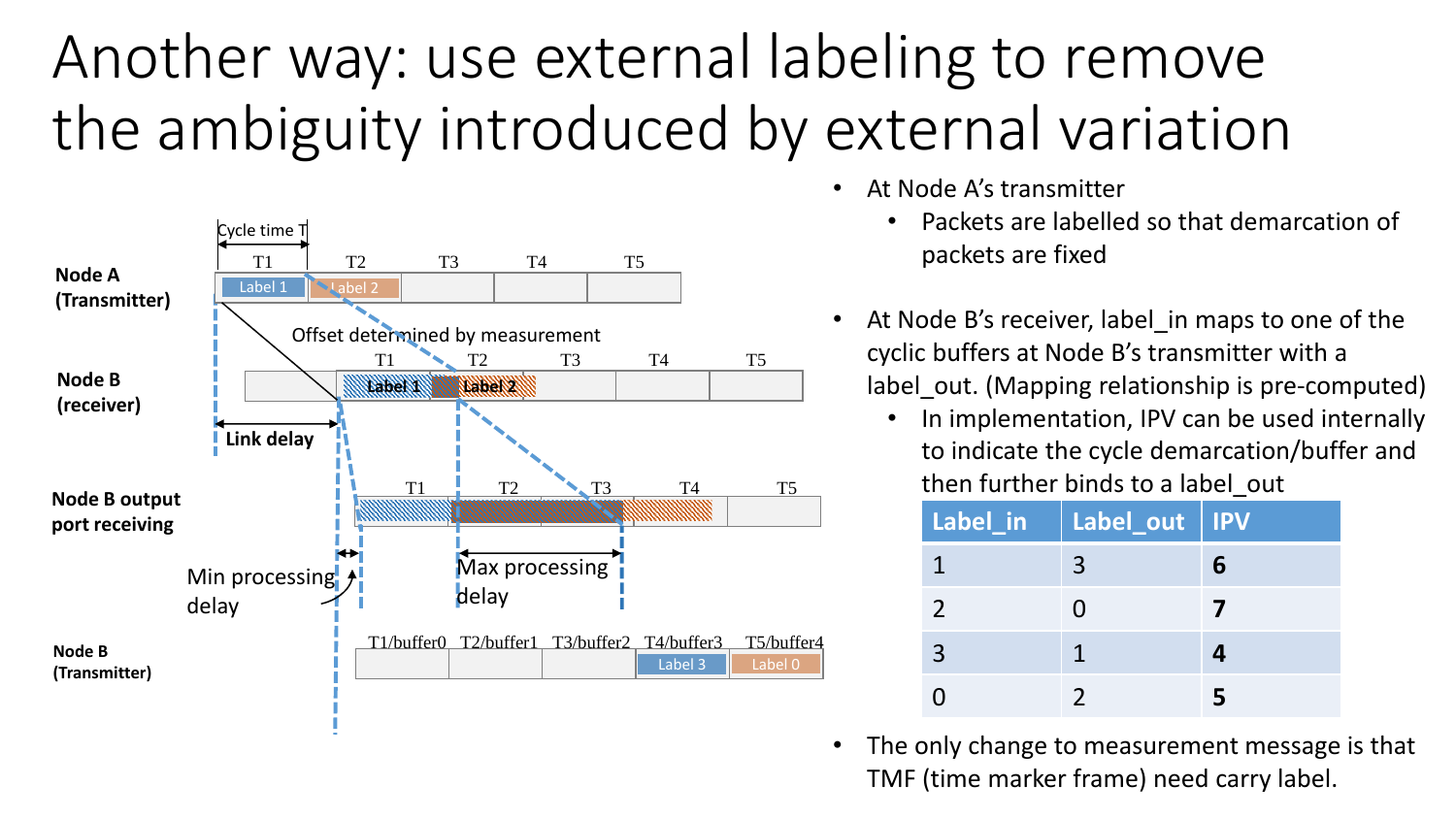### A question to discuss

- Can we directly migrate the measurement mechanism to be software timestamping based?
- Why it may be required?
	- Time Synchronization Service Interface (TSSI) in IEEE Std 802.3 Clause 90 is optional and most likely implemented when time synchronization is there.
	- Some syntonization (instead of synchronization) mechanisms like SyncE does not use TSSI. The support to get the accurate PHY transmitting time is not available.
	- Extra cost for Clock pinch board.
	- Some network nodes and end hosts implement time sync protocol as software.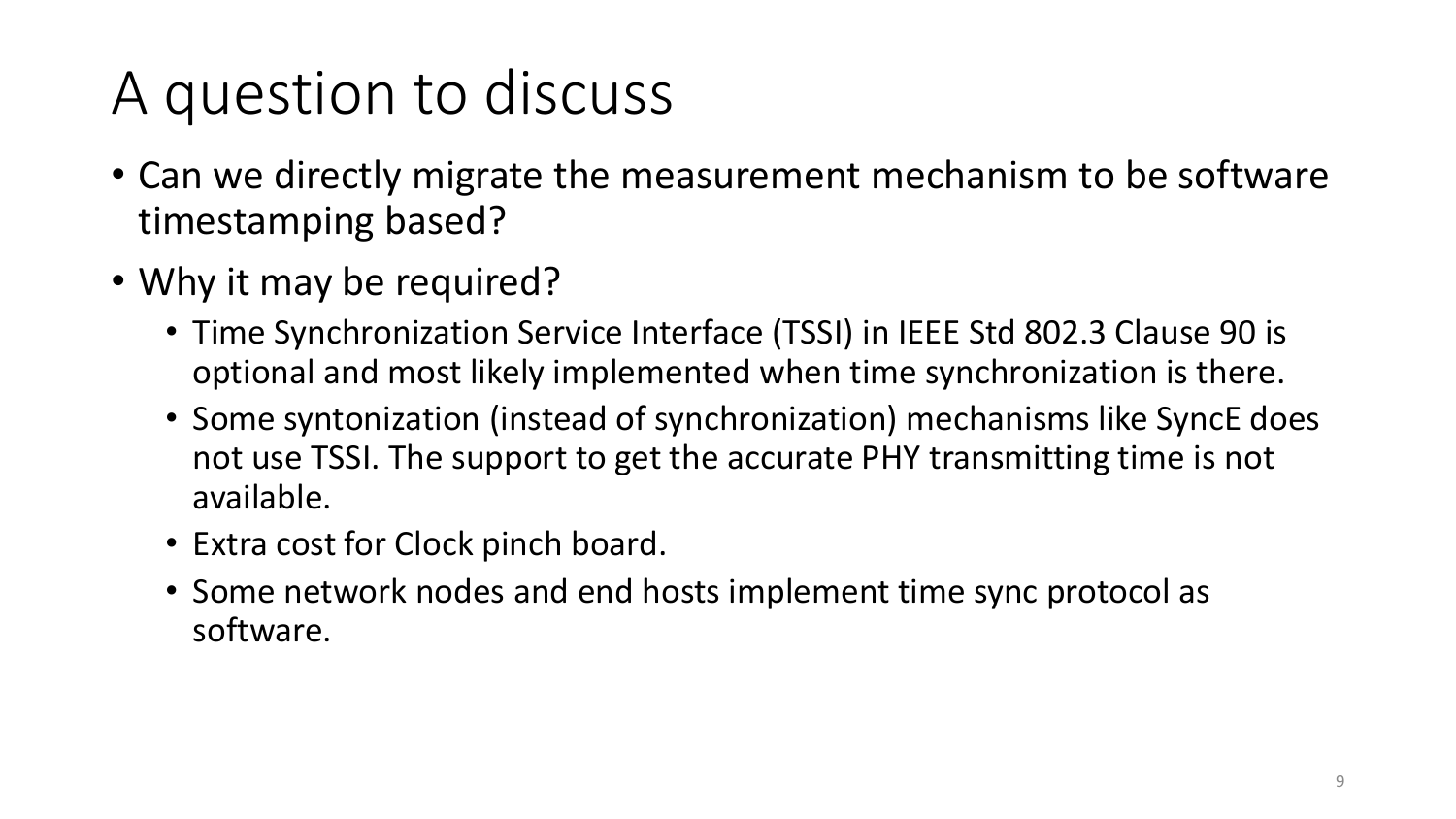#### Evaluation on the software timestamping based link delay instantaneous jitter

- Experiment setup
	- 1Gbps link between two nodes A & B.
	- A & B are not frequency synchronized (because we did not find the right equipment)
	- A timestamps  $T_n$  in software and B uses local timestamp  $T_{n}^{\prime}$  to get one-way link delay with time drift L.
	- L is subject to accumulative time drift effect. So we use instantaneous jitter  $\Delta$ , i.e. the difference of two consecutive values of L. If link delay measured is stable, Δ should be almost 0.
	- Use the proprietary UDP packet. Size is 212B on wire.
	- Send 5K packets with timestamp every second.
	- Run 50K times for each testing case
- Compare using hardware and software based timestamp to measure the variation of Δ under different background traffic (0, 300Mbps, 900Mbps, full).

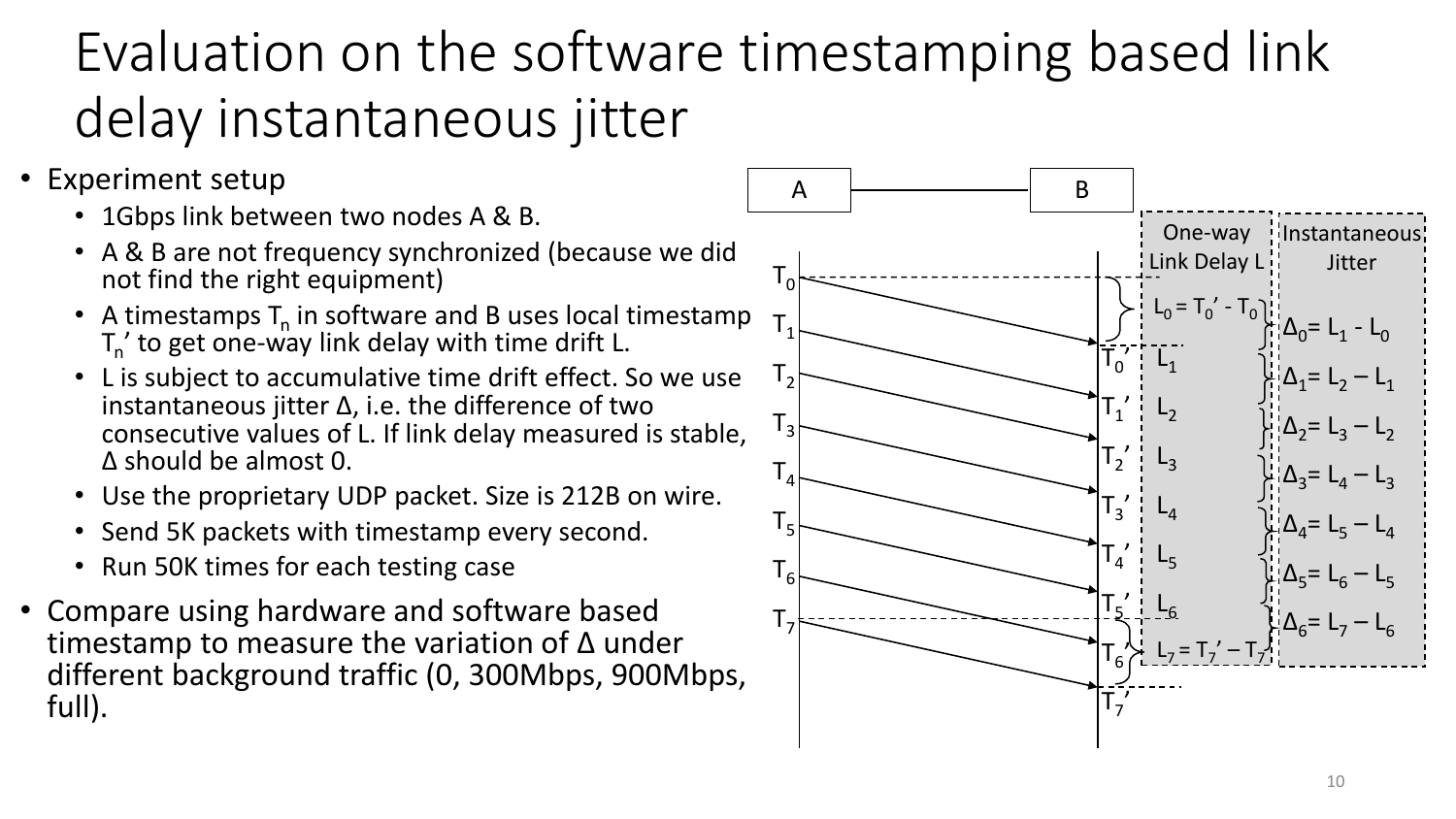#### Test results



- The hardware (HW) timestamp is stable irrespective of background traffic
- The software (SW) timestamp has more obvious value outliners
- The variation of  $\Delta$  is the most significant when background traffic is 300Mbps because the change of one -way delay can be dramatic due to burst.
- $\bullet$ When the background traffic goes higher, it becomes the stable high bandwidth consumption rather than burst. The variation of Δ is lower on the contrary. ( Δ is instantaneous jitter)
- What would be required if software timestamp is used:
	- Remove outliners
	- Smooth the adjustment based on measurement
	- Dual message style of Sync & Sync follow up provides no extra accuracy. Cycle marker frame at the start of a cycle may be revisited to see the applicability.